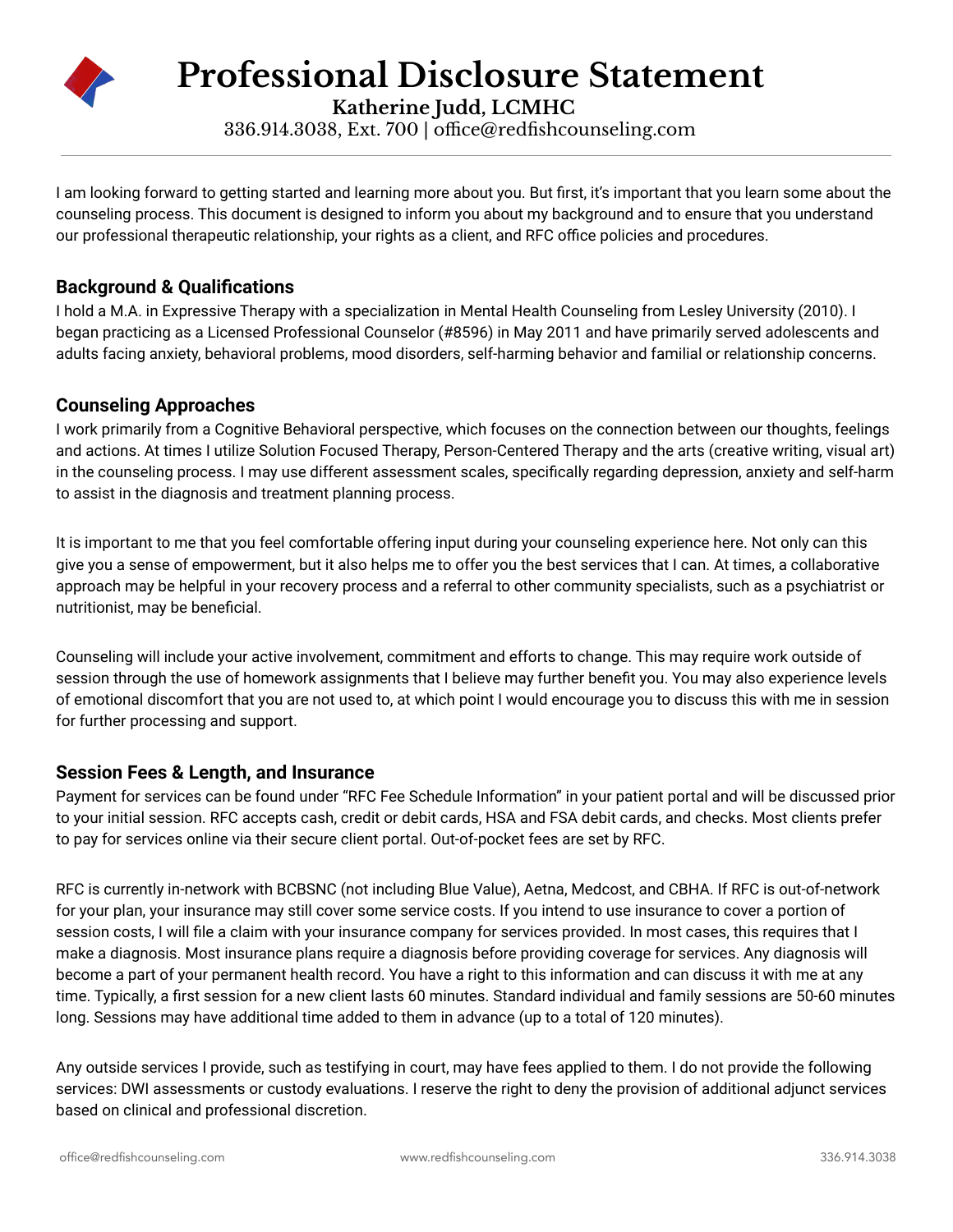#### **Client Records and Confidentiality**

In order to ensure your privacy, I follow Federal Confidentiality requirements as outlined by HIPAA. The law protects information you choose to share about yourself, and only under certain legal obligations or at your written

consent will I disclose this privileged information. All of our communication, including diagnosis and treatment planning, becomes a part of your permanent clinical record. After our first session, your RFC client record will be created.

The circumstances in which I may be required by law to break confidentiality include: (1) if you disclose that you intend to harm yourself or someone else; (2) if I determine that you are a danger to yourself or someone else; (3) if information is revealed about alleged child or elderly abuse or neglect; (4) if a court of law orders your records from me. Otherwise, as your counselor and abiding by the ethical code, I will not break confidentiality.

### **Outside Relationships & Electronic Communication**

Ethical and legal codes restrict me from engaging in any form of relationship with clients other than professional. Thus, contact will be limited to counseling sessions only. This also means that I cannot accept any friend or follow requests on social media. Please note that while I understand giving gifts are often a form of appreciation, I am unable to receive gifts from clients. If we happen to see each other outside of counseling, I will not acknowledge or approach you. These parameters protect your personal rights and privacy.

The use of electronic communication, such as email, may be needed or preferred in some instances. Although these forms of communication are very efficient, I cannot ensure that all electronic communications are entirely secure, and am not liable for potential breaches of privacy that may result from your use of any digital or electronic correspondence. The RFC Practice Policies outline RFC practices regarding electronic communication in more detail.

I do not provide after hours or emergency contact support through RFC. RFC provides clients with a list of emergency resources in the client portal, upon request, and on the SCC website at the bottom of the "New Client Info & Forms" page. I recommend that you become familiar with these resources in the event of a situation where urgent assistance is needed.

#### **Closure of Services & Complaint Procedure**

Should I feel that you may be more effectively served by resources beyond the scope of those which I provide, I will discuss this with you and refer you to another professional. Should you decide to end counseling at any point, I will respect your decision and assist in providing an appropriate referral where possible.

In the event that any part of our work together creates a cause for concern or complaint, please inform me immediately. I try to address any concern that clients voice as quickly and effectively as I possibly can. If you believe that I am in violation of the current ACA code of ethics at any point (http://www.counseling.org/Resources/aca-code-of- ethics.pdf), you may:

#### **Contact RFC to discuss your concerns:**

Redfish Counseling 1022 W 1st St, Ste 203, Winston-Salem, NC 27101 Email: office@redfishcounseling.com Phone: 336-914-3038 - OR -

#### **File a complaint with the organization below:**

North Carolina Board of Licensed Clinical Mental Health Counselors P.O. Box 77819, Greensboro, NC, 27417 Phone: 844-622-3572 or 336-217-6007 Fax: 336-217-9450 E-mail: Complaints@ncblpc.org